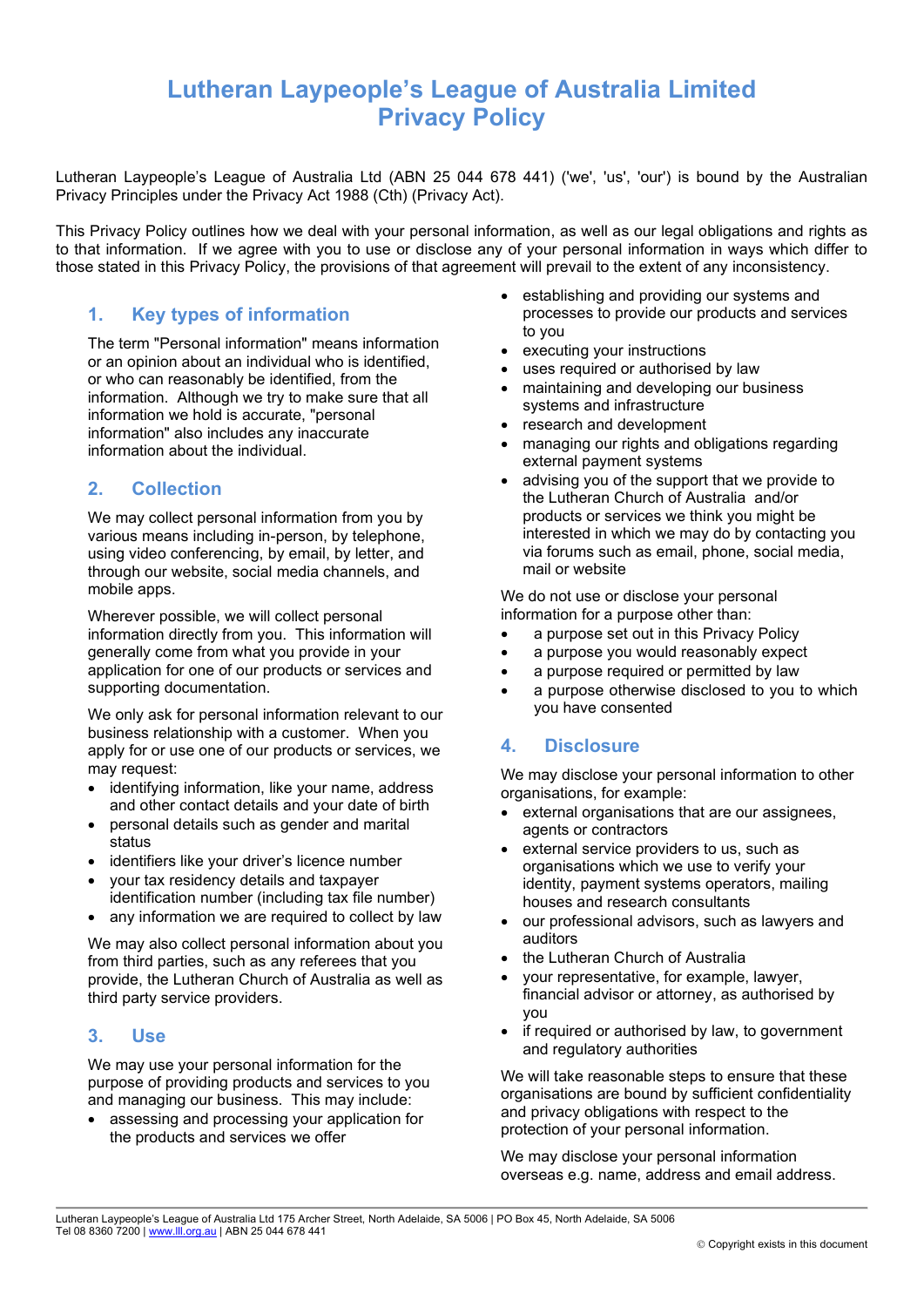We will not disclose your financial information overseas. The countries where we may disclose your personal information include the United States of America and Germany. However, if we do disclose this information outside Australia, we will do so on the basis that the information will be used only for the purposes set out in this Privacy Policy.

# **5. Sensitive information**

Where it is necessary to do so, we may collect personal information about you that is sensitive. Sensitive information includes information about an individual's health, and membership of a professional or trade association.

Unless we are required or permitted by law to collect that information, we will obtain your consent.

# **6. Security**

We take all reasonable steps to ensure that your personal information held on our website or otherwise, is protected from:

- misuse, interference and loss
- unauthorised access, disclosure or modification

Your personal information may be held by us in paper or electronic form. All personal information is stored within secure systems which are in controlled facilities. There are restrictions on who may access personal information and for what purposes. Our employees, contractors, service providers and authorised agents are obliged to respect the confidentiality of personal information held by us.

If we suspect or believe that there has been any unauthorised access to, disclosure of, or loss of, personal information held by us, we will promptly investigate the matter and take appropriate action, and we will comply with any obligations in relation to notifiable data breaches that are in force under the Privacy Act.

We ask you to keep your passwords, personal identification numbers, tokens and other devices safe, in accordance with our suggestions as located on our website.

When we no longer require your personal information (including when we are no longer required by law to keep records relating to you), we take reasonable steps to ensure that it is destroyed or de-identified.

# **7. Website**

This section explains how we handle personal information collected from our website. If you have any questions or concerns about transmitting your personal information via the internet, you may

contact our Privacy Officer, whose details are in paragraph [13](#page-2-0) of this Privacy Policy, as there are other ways for you to provide us with your personal information.

#### **Visiting our website**

Anytime you access our website we will collect information about your visit, such as:

- the time and date of the visit
- any information or documentation that you download
- your browser type
- internet protocol details of the device used to access the site.

#### **Cookies**

A "cookie" is a small text file which is placed on your internet browser and which we may access each time you visit our website. When you visit the secured pages of our website i.e. pages that you have to provide login details to access, we use cookies for security and personalisation purposes. When you visit the unsecured pages of our website i.e. public pages that you can access without providing login details, we use cookies to obtain information about how our website is being used.

You may change the settings on your browser to reject cookies, but doing so might prevent you from accessing the secured pages of our website.

#### **Email**

When we receive emails, we will retain the content of the email and our response to you where we consider it necessary to do so.

#### **Security**

We use up-to-date security measures on our website to protect your personal information. Any data containing personal information which we transmit to you via the internet is encrypted. However, we cannot guarantee that any information transmitted via the internet by us, or yourself, is entirely secure. You use our website at your own risk.

#### **Links on our website**

Our website may contain links to third party websites. The terms of this Privacy Policy do not apply to external websites. If you wish to find out how any third parties handle your personal information you will need to obtain a copy of their privacy policy.

# **8. Access**

You may request access to the personal information that we hold about you at any time from our Privacy Officer whose details are in paragraph [13](#page-2-0) of this Privacy Policy.

Lutheran Laypeople's League of Australia Ltd 175 Archer Street, North Adelaide, SA 5006 | PO Box 45, North Adelaide, SA 5006 Tel 08 8360 7200 | [www.lll.org.au](http://www.lll.org.au/) | ABN 25 044 678 441